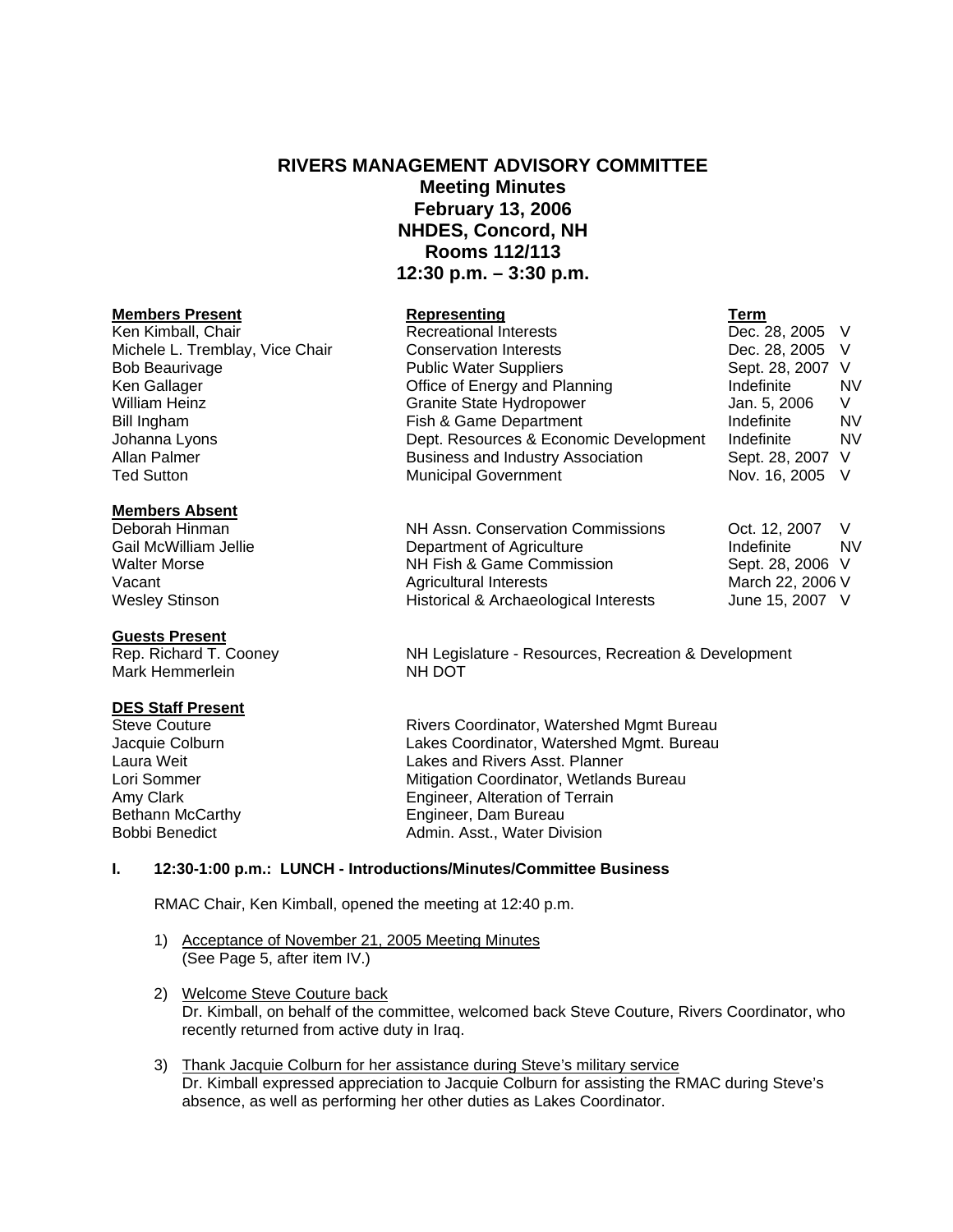- 4) Committee Business Steve Couture
	- a) RMAC Binder

 Laura Weit prepared and distributed binders to committee members. The binders include the RSAs, RMAC policies, rules and other information relevant to the RMPP.

- b) RMAC Membership Status
	- i) William Heinz has been appointed to the RMAC to represent Granite State Hydropower.
	- ii) Ken Gallager was introduced to the committee. Mr. Gallager has been designated to represent the Office of Energy & Planning on the RMAC.
	- iii) Reappointments and Vacancies
		- Dr. Kimball has been reappointed to the committee through December 28, 2008.
		- Jamie Robinson resigned as representative for the agricultural community and that position remains vacant. Dr. Kimball stated that a letter of appreciation has been sent to Mr. Robinson for his contributions to the RMAC.
		- Michele Tremblay and Ted Sutton are both in the process of reappointment.
	- iv) Set Date for Chair and Vice Chair Elections Dr. Kimball suggested that the committee set a formal policy for the election of the committee chair and vice chair.

#### **Steve Couture and Michele Tremblay advised that they would gather information on procedures used by other councils and committees at DES for electing officers and bring the information to the RMAC for discussion at its next meeting.**

c) New River Nominations - Update on the Ammonoosuc

 Steve Couture advised that work is continuing on the Ammonoosuc River nomination. One community outreach meeting has been held and four more are scheduled for this month. Laura Weit anticipates that the paperwork for nomination will be submitted in March. Michele Tremblay suggested that the RMAC meet in April so the committee can review and discuss the nomination prior to public hearing. It was decided to schedule the meeting for the morning of Wednesday, April 12, 2006.

# **Michele Tremblay requested that Steve Couture e-mail the dates and locations of the four community outreach meetings to the committee.**

d) Stream Community Workshop - RMAC member volunteer to attend Steve Couture advised that the Nature Conservancy, DES, F&G and others have scheduled a workshop for February 23, 2006 from 10:00 a.m. to 2:00 p.m. at DES to discuss the technical aspects of fish management.

#### **Steve will e-mail additional details to the committee members and requested that any members interested in attending contact him.**

e) Testimony submitted by RMAC since last meeting (HB 722 and 1495) Copies of testimony letters submitted on HB 722 and HB 1495 were previously distributed to committee members.

\*Steve Couture left the meeting.

# **II. 1:00-2:15 p.m.: Legislation/Rulemaking/Other**

- 1) Rules:
	- a) Wetland Mitigation Rules Lori Sommer

Lori Sommer, Mitigation Coordinator, discussed that status of SB 140. This bill authorizes the acceptance of in-lieu payments for restoration or creation of wetlands and the preservation of upland areas adjacent to wetland areas. The bill was amended by the House and is being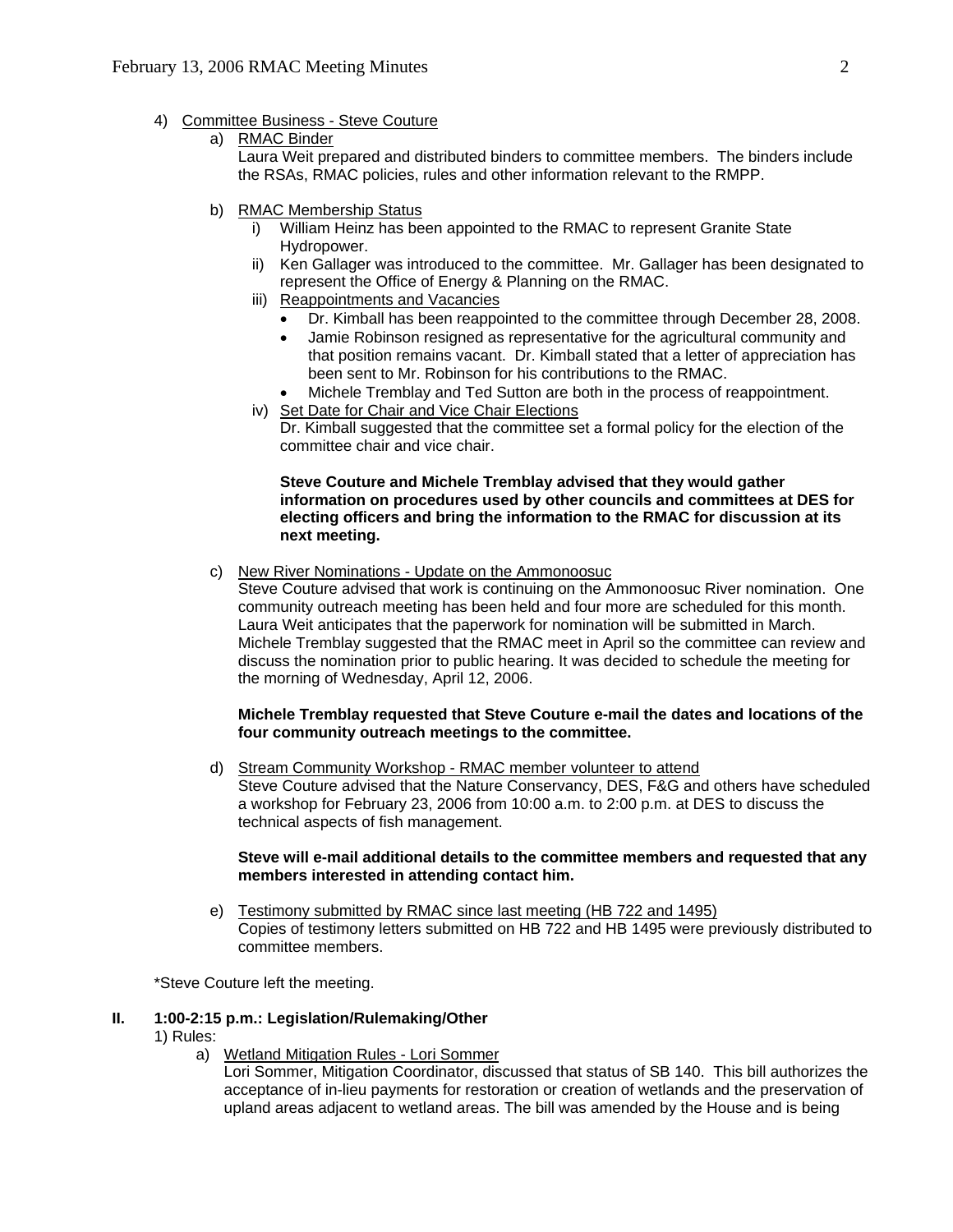reviewed by the Senate on March 10. Language relative to the option for stream projects was taken out of the bill.

Lori responded to committee members' questions as follows:

- In lieu payments will be used in the same watershed in which the funds are generated.
- Three factors determine the amount of in-lieu payments: a per acre fee of \$65,000, plus an equalization factor determined by the Department of Revenue, plus 5% overhead. Fees would likely run between \$90,000 to \$100,000 per acre.

# b) Site Specific Program Rules - Amy Clark

Amy Clark explained that there are major changes proposed for the terrain alternation rules.

- Stormwater treatment practices are focused on five methods: (1) stormwater ponds, (2) stormwater wetlands, (3) infiltration practices, (4) filtering practices, and (5) vegetative buffers.
- Groundwater recharge requirements have been added.
- Channel protection requirements have been added.
- Copies of plans must now be submitted to LACs at the time they are submitted to DES.
- The rules will provide LACs with 40 days notice to respond to DES on proposed projects.
- Developers must show less than 10% effective imperious cover on site for projects or go through the Watershed Management review process. If the developer cannot meet the Watershed Management criteria for pollutant loading calculations, they must do their own impaired water study.
- Criteria are being considered regarding discharging to wild trout waters based on a list prepared by Fish & Game and to provide further protection of the trout waters during fish spawning season.

Michele Tremblay commended Amy for her work on coordination of the advisory committees involved in working on the rules revision. Michele asked if the proposed rules are likely to create more standing water in light of the concerns that some municipalities have with EEE and West Nile virus. Amy commented that although there are options for creating stormwater wetlands and ponds, other options exist such as infiltration, filtering and providing buffers, which encourage groundwater recharge and will be required at each site.

- 2) Legislation:
	- a) Shoreland Protection Act Commission Rene Pelletier

Michele Tremblay provided an update on the Shoreland Protection Act Commission in Rene Pelletier's absence. The commission has requested that each organization represented on the commission submit its position on the CSPA by the end of next month. This will lay the groundwork for discussions at future meetings. At this point, only the New Hampshire Lakes Association has submitted its position to the commission. All designated rivers are included in the CSPA except the Pemigewasset and Saco.

Michele expressed concern about delegating authority to municipalities for regulation and enforcement of the CSPA as an unfunded mandate and an additional burden on the towns, which would result in inconsistent management of waterbodies held in public trust. (See further update by Rene Pelletier, Page 4).

b) HB 1315 - Bethann McCarthy

Bethann McCarthy, P.E., DES Dam Bureau, discussed HB 1315, a bill relative to the definition and classification of dams. This bill would exempt from Dam Bureau regulation detention basins under 10' or with storage of less than 6 acre-feet. Proposed language in the bill would give the Dam Bureau regulation authority over manure impoundments at farms. However, the legislature has indicated some opposition to this language. A subcommittee meeting is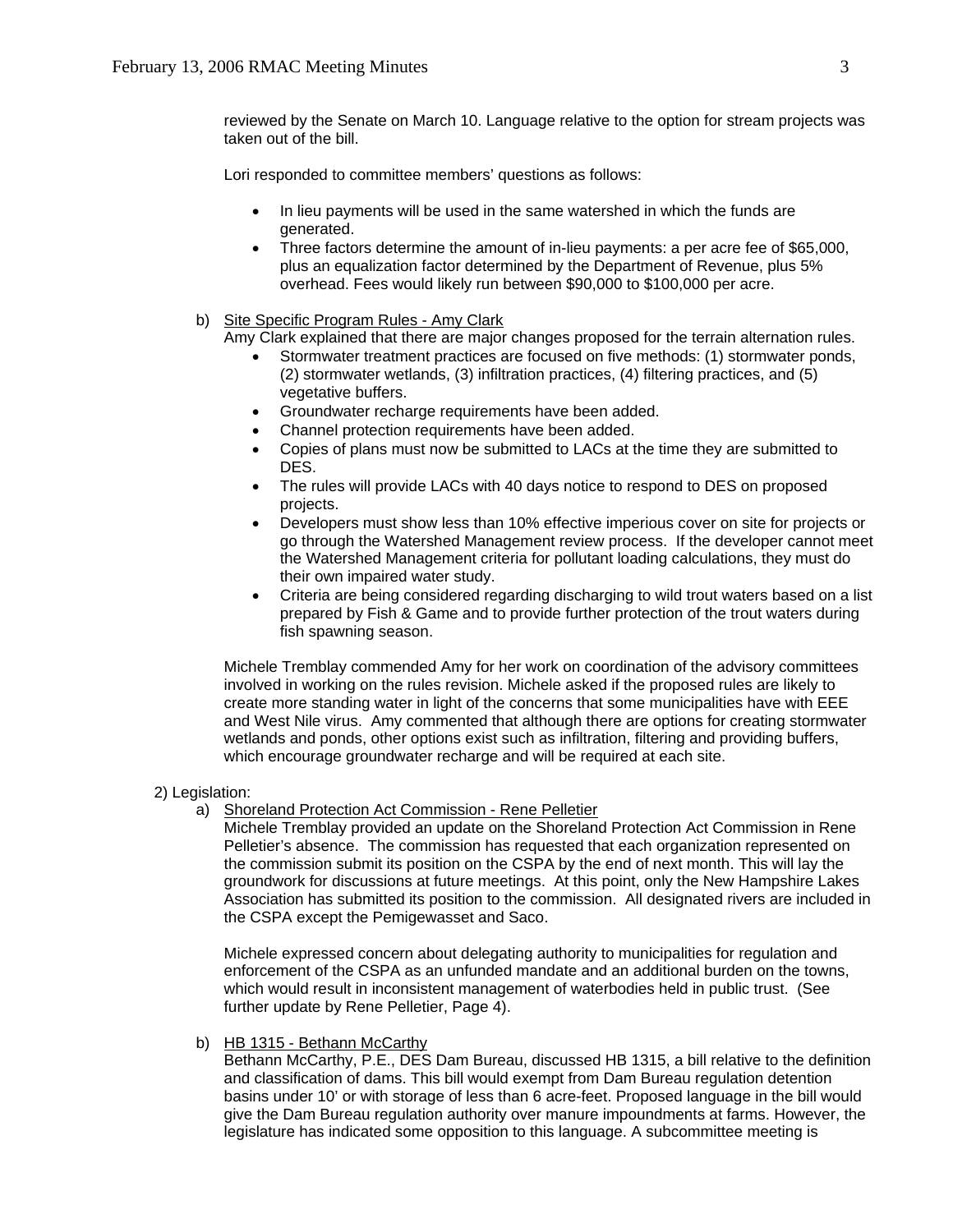scheduled on February 14. A study committee may be formed to determine the number, size and management practices for these sites currently and report back to the legislature.

Michele Tremblay suggested that the RMAC and New Hampshire Association of Conservation Districts, as well as Department of Agriculture, Markets and Food, the Farm Bureau and NRCS, should participate in the study committee.

It was suggested that this bill be kept on the RMAC's "watch list."

Bethann distributed copies of changes to administrative rules which were recently adopted. The changes include reclassification of some dams from Class AA to Class A, which would make them subject to inspection every six years.

c) HB 722 (SB 87)

Dr. Kimball reported on HB 722, relative to the spreading of biosolids in certain designated areas. A letter was written on behalf of the RMAC which indicated it was the majority opinion to support the bill with the floor amendment. Michele Tremblay added that the floor amendment passed by a narrow margin, but the entire bill did not pass. The grandfathering of the sites along the Merrimack, Pemigewasset and Connecticut Rivers where spreading is occurring will sunset next year.

d) HB 1495

Michele Tremblay reported on HB 1495, relative to setback requirements for landfills located near rivers. Michele presented RMAC's letter at the hearing. The testimony was generally in favor of the concept of the proposed legislation. Those in opposition felt the setbacks were excessive for solid waste facilities. Michele attended a subcommittee work session last week where the bill was voted ITL. It will now go back to the full committee to be voted on.

**It was suggested that Steve Couture re-implement the procedure previously in effect for reviewing and flagging relevant legislation and providing the committee with summaries for the committee to discuss and develop a position. The RMAC is charged with the responsibility of advising the Commissioner on legislation which affects RSA 483 and concern was expressed that input was not sought or provided on legislation this session. A process needs to be in place to ensure that interaction occurs.** 

e) HB 1343, HB 1684-FN

Laura Weit reported on HB 1343, establishing a committee to study the administration and jurisdiction of the council on resources and development; and HB 1684, establishing a commission to study the effects of leasing state-owned waterfront property and placing a moratorium on the leasing of state-owned waterfront property. These two bills have been combined and amended. Placing a moratorium on leasing of state-owned waterfront property has been taken out. It was determined that only representatives from the Senate and House will be on the study committee.

f) HB 1737

 Representative Cooney reported on HB 1737, establishing a beverage fee to be paid by beverage manufacturers and distributors. Rep. Cooney advised that the House committee has recommended that HB 1737 go to interim study. The bill is scheduled to come to the House floor on Wednesday, February  $14<sup>th</sup>$ . Rep. Cooney is hopeful that a committee will be established to study this bill along with SB 155, which involves the same issues and that new legislation will be introduced in the next session. An initial estimate of revenue which would be generated by a beverage fee is \$15 million per biennium. Rep. Cooney is concerned about providing a revenue source for several programs including instream flow studies and implementation, USGS gages, and water management plans.

#### **2) Legislation - Cont'd**:

a) Shoreland Protection Act Commission - Rene Pelletier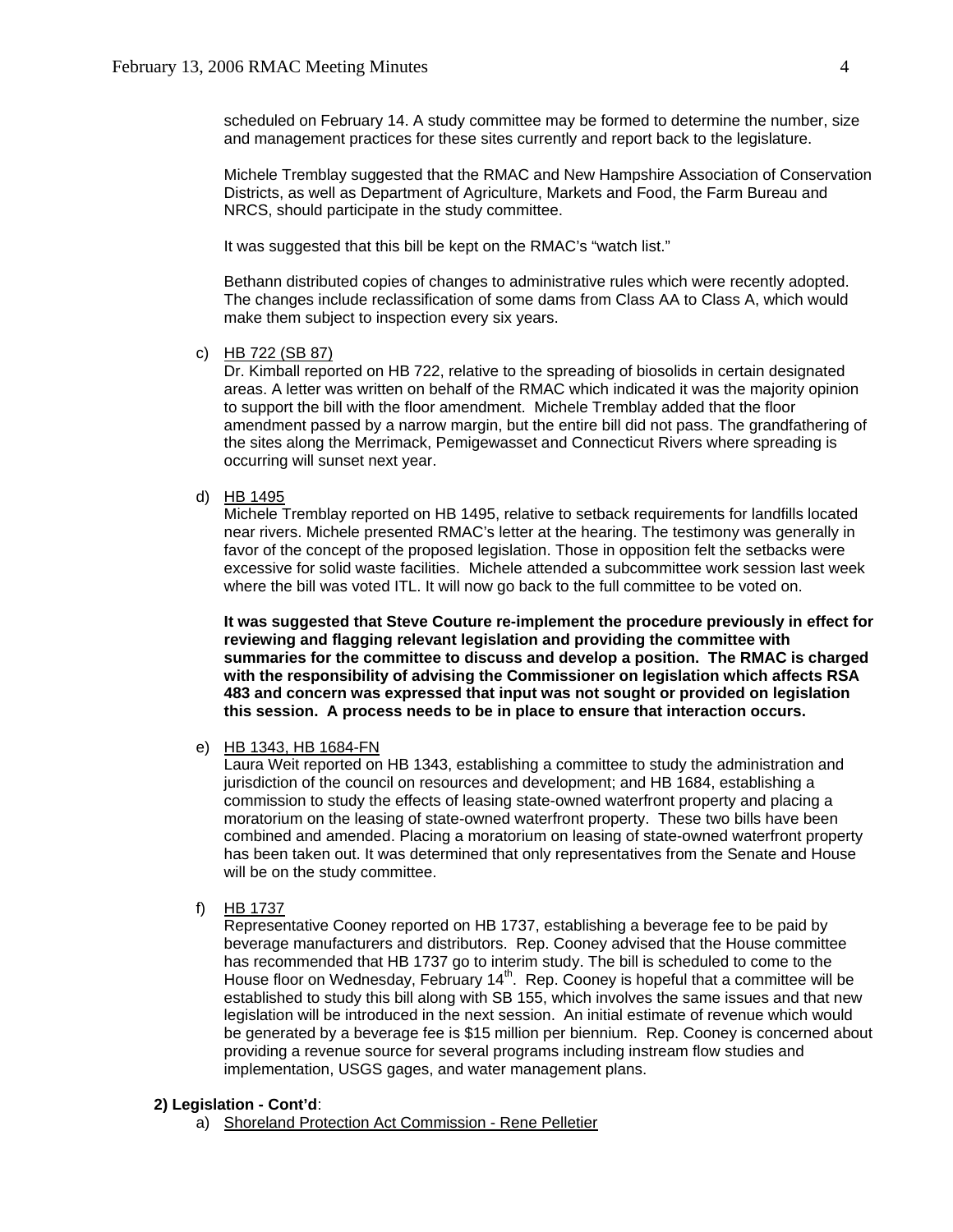Rene Pelletier, Assistant Director, Water Division, updated the committee on a meeting of the Shoreland Protection Act Commission which he attended today. Mr. Pelletier indicated that issues raised included the following:

- Percentage limit for impermeable areas. The State of Maine uses a 20% limit.
- Permit process. This would educate the public on the CSPA.
- Municipality responsibility. Many people felt municipalities would be in the best position to oversee the law, whereas others felt there would be too much inconsistency.
- Boathouses. There was considerable discussion whether boathouses should be allowed.
- No cut zone. Most towns have a 50' buffer by statute, but many towns have grandfathered setbacks less than 50'. There was discussion that as of the date legislation is passed that those setbacks would no longer be permitted to be used. A 75' setback was proposed.
- Riparian rights. Discussion focused on what is considered reasonable use of one's waterfront property.

Rene suggested that if the RMAC has concerns with the CSPA, that the commission would be interested in hearing from the committee. Representative Currier, Chairman of the commission, has requested that reports/positions be submitted to the commission in March, although submission in April would likely be considered.

# **Dr. Kimball requested that Laura Weit work with Steve Couture to obtain the most current reports available and forward copies to the committee in advance of its April meeting.**

#### **III. 2:15 - 2:30 p.m. Request from DES for RMAC member to serve on Stream Gage Strategy Committee in NH**

Dr. Kimball reported that he met with Commissioner Nolin, Harry Stewart and Paul Currier regarding RMAC's letter of concern about the reduction of USGS gages by approximately 25%. At the meeting, Commissioner Nolin agreed that DES would form a committee which would be charged with developing recommendations for input to existing legislative study committees to address issues related to the reduction of gages, location of gages, interaction between state and USGS program, and establishment of a long-term dedicated revenue stream for the program. Dr. Kimball indicated that he would participate on the committee and asked for another volunteer from the RMAC. Allan Palmer volunteered to serve.

# **IV. 2:30-2:45 p.m. Instream Flow Update**

Dr. Kimball reported that the Souhegan Technical Instream Flow Committee is meeting this morning and the Lamprey committee is meeting this afternoon. Normandeau Associates, the University of Massachusetts, and the University of New Hampshire were hired to do pilot studies on both the Souhegan and the Lamprey Rivers. The Souhegan draft protected instream flows are expected to be available for review by the technical committee in March and the required public hearing is targeted for sometime in May. Work is progressing simultaneously on the water management plans.

# **I. Introductions/Minutes/Committee Business**

1) Acceptance of November 21, 2005 Meeting Minutes *Michele Tremblay made a motion to accept the November 21, 2005 meeting minutes as presented. Bob Beaurivage seconded the motion and it was unanimously voted.* 

**Michele Tremblay noted that Steve Couture agreed to e-mail the committee members soon after the meeting with action items to serve as a reminder and so clarifications could also be addressed immediately.** 

**V. 2:45-3:20 p.m. Surplus Land Reviews (SLR) - Disposition of State-Owned Properties - Laura Weit**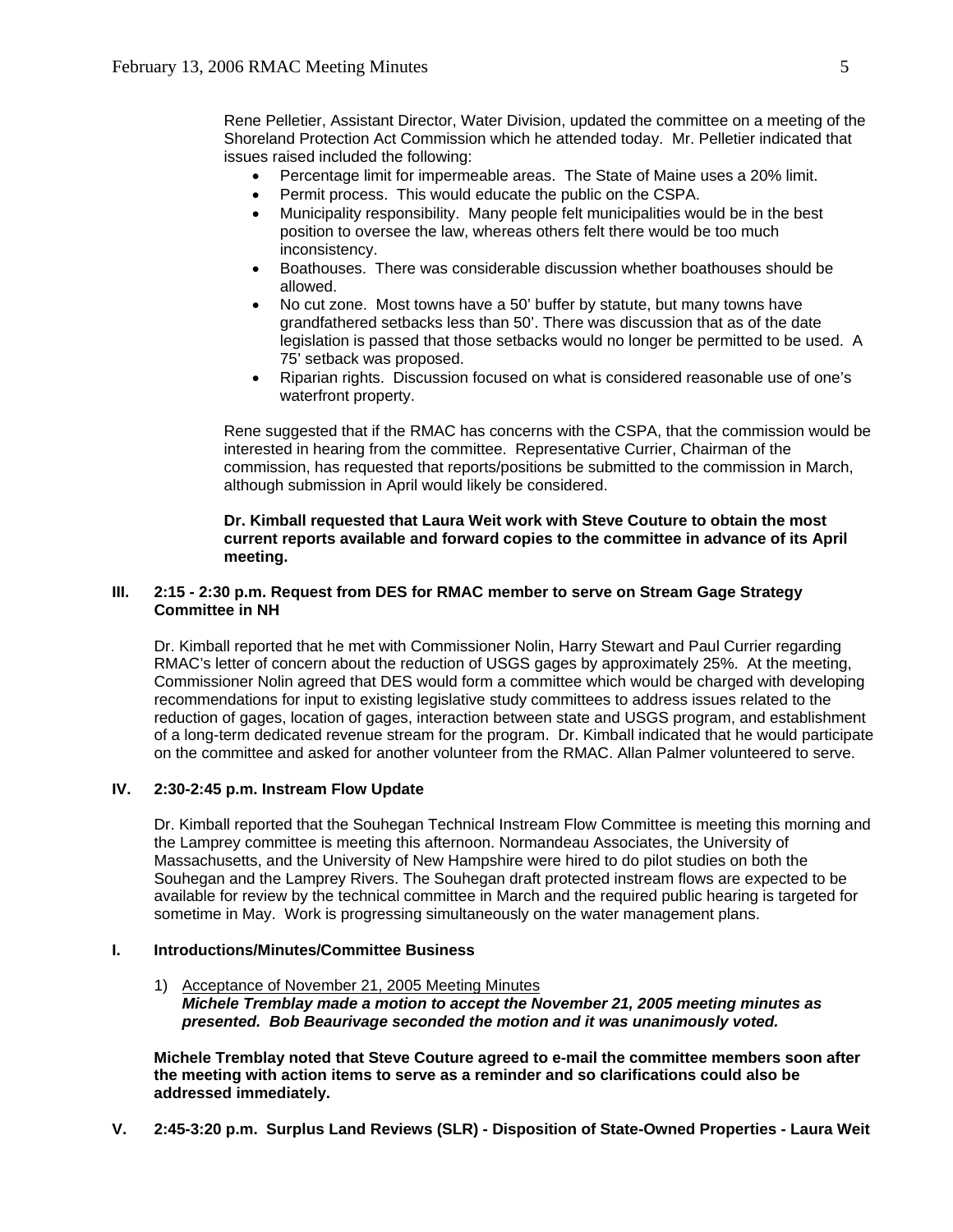- 1) Changes to process LMAC/RMAC Notification
	- Laura Weit updated the committee on progress made on determining a process for notification of SLRs for properties in which CORD is not involved. A memo has been drafted to DOT and comments have been received from the Bureau of Rail and Transit and Bureau of Right-of-Way. It has been suggested that DOT review the SLRs and make determinations whether they fall within the jurisdiction of the LMAC or RMAC, and notify the appropriate committee. Laura indicated that the process is leaning toward drafting an MOU between LMAC, RMAC and DOT.
- 3) Status of AG Comments/response to CORD & LMAC/RMAC Letters There has been no response to date from the Attorney General's Office to either CORD's requests or the joint letter by the LMAC and RMAC requesting clarification of jurisdiction. Additional follow up with the AG's office by telephone and/or correspondence is under consideration. Dr. Kimball added that the RMAC will continue to function as it has in the past until notified otherwise by the AG.

#### 2) SLRs - 6 Received from CORD, 3 within RMAC Jurisdiction

Laura Weit reported on SLRs received since the last RMAC meeting. It was determined that of the nine SLRs received, four fall within the jurisdiction of the RMAC. The RMAC voted by e-mail on the following three SLRs:

- SLR 05-018 Hart's Location RMAC recommended for disposal by majority vote.
- SLR 05-021 Epping RMAC recommended for disposal by majority vote.
- SLR 05-022 Rindge RMAC recommended for disposal with conditions.

#### **Dr. Kimball requested that Laura maintain an updated spreadsheet of the status of SLRs on the RMAC webpage.**

#### **Michele Tremblay requested that Laura provide copies of all documentation submitted by the state agencies to the committee members when reviewing SLRs.**

Laura presented the remaining SLR for consideration by the committee:

**SLR 06-002 - Nashua:** This property is referred to as the Gilson Road Superfund Site and is held by DES. Two parcels adjacent to this property have been conveyed to the City of Nashua. The city would like to use all three of the properties for Parks and Recreation. Although this parcel is referred to as a superfund site, it is not contaminated. The property is located within approximately 176' of the Lyle Reed Brook.

Laura reviewed the checklist with the committee and the following comments/questions were noted:

- Use of property: The stated planned use is for Parks and Recreation open space. The city also owns acreage across the street from this parcel.
- Size of parcel: The parcel is approximately .278 acre.
- Cultural resources: The checklist noted that there were no cultural resources known at this time. It is unclear whether Cultural Resources has reviewed the request.

#### *Ted Sutton made a motion that Laura Weit confirm with Cultural Resources that there are no resource impacts on the property which is the subject of SLR #06-002. If there are no impacts, then the RMAC shall recommend for disposal. If impacts are reported, the SLR will be brought before the committee at its meeting scheduled for April 2006 for reconsideration. The motion was seconded by Bob Beaurivage and unanimously voted.*

Discussion ensued regarding the SLR process and in particular leasing of railroad rights of way properties. Laura Weit indicated that Phase II of the 18-Mile Point property in Meredith has been submitted to CORD and the LMAC will be reviewing it at its next meeting. Johanna Lyons added that because of a shortened timeline for some leases, the leases go directly to G&C and bypass CORD. Dr. Kimball suggested that this is one of the issues which should be raised with the legislative study committee reviewing the process of disposal of state-owned land.